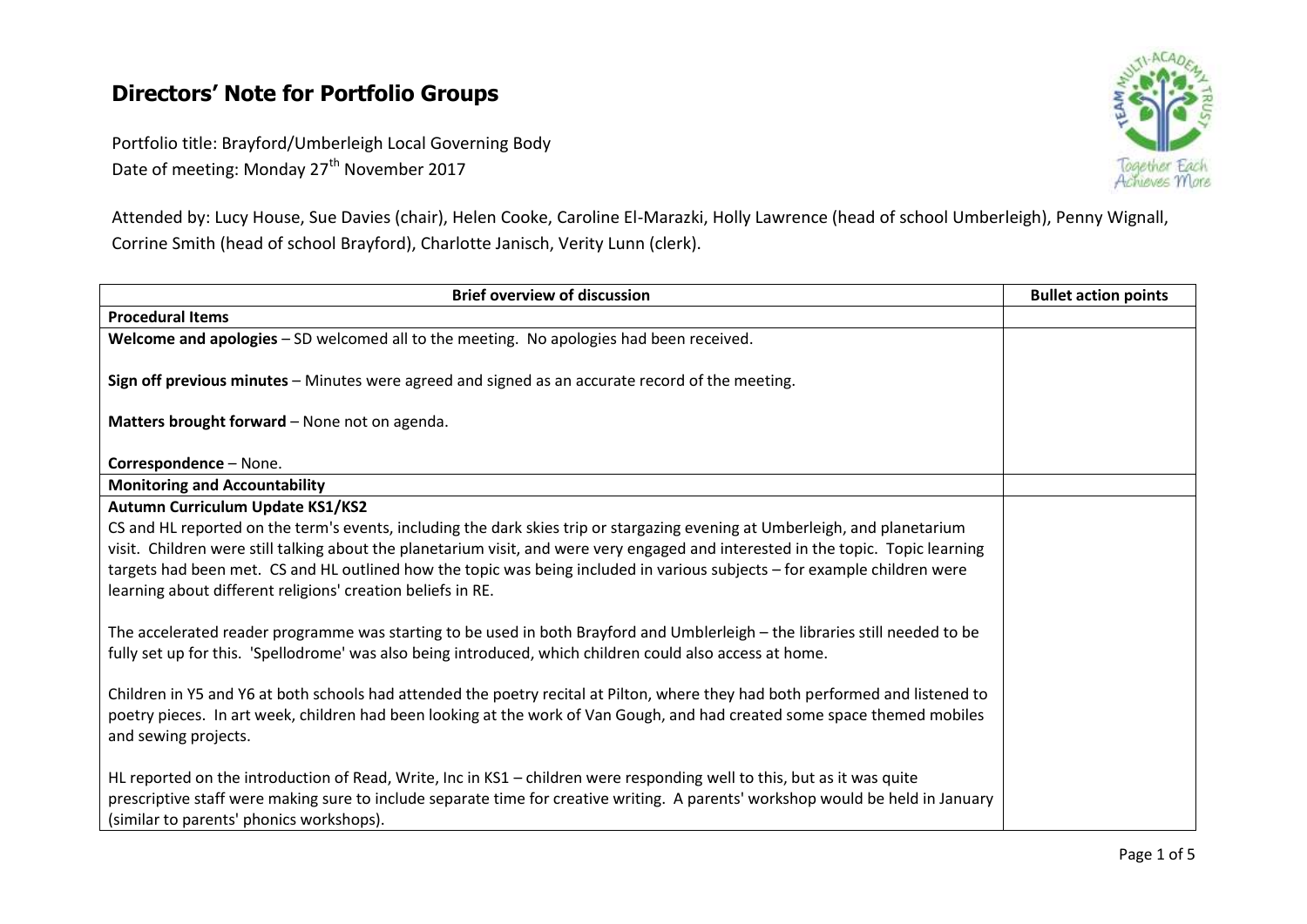RE – schools had had a Divali festival, and were now looking at Christmas.

Maths – had started using the Shanhai maths approach (chunking). Initially staff had had some concerns over how best to implement this in mixed age classes, but after discussions between the schools had worked out a successful way to use it.

Next term would be the more geographical topic of China.

### **Ofsted feedback**

HL and CS were congratulated on the successful outcome of the recent Ofsted inspections. Both were felt to be very vigorous inspections, although SD reported that the approach of the two inspectors was very different. Governors were pleased that areas picked up by the inspectors as needing improvement were areas that had already been identified.

#### Umberleigh

HL stated that a new action plan had been created following the Ofsted report – this listed the school's strengths as well as areas that needed improvement. HL outlined the future steps to ensure the consistency of teaching across the job share position and how this would be monitored.

Governors discussed marking. CE-M asked if this was to be done more often or in greater depth? HL reported that this was to be done more frequently with written feedback, ensuring that there was time allocated for children to respond to this.

SD asked if staff were being given opportunities to observe best teaching practise. HL confirmed that the expansion of this was planned for the future, with expertise across the MAT being used. CE-M felt it would be useful for the curriculum leads to be seen in school on a more formalised timetable. PW raised the idea of seeing if links with (eg) Exeter Maths School and Dartmoor Teaching Alliance could be pursued to access expertise from their staff.

Governors agreed that a lot of the feedback from the Ofsted inspection was for areas that could move forward rapidly. CE-M stated that she felt the inspector had been very fair, and had worked out how the school operated fairly quickly. HL felt the report had given staff members confidence.

### Brayford (report not available at time of meeting)

CS had felt that the inspection at Brayford had also been very fair, thorough and astute. The inspector had spent a lot of time in classrooms, asking questions of CS after each session – checking leadership. The inspector had been questioning about KS2 writing, which had already been identified and challenged in LGB meetings. CS reported that the inspector had been able to identify that the Y5/6 children had not had the benefit of the MAT in their early school life, compared to Y3/4.

CE-L asked if there was anything CS felt needed more support following the inspection. CS felt that in the first instance working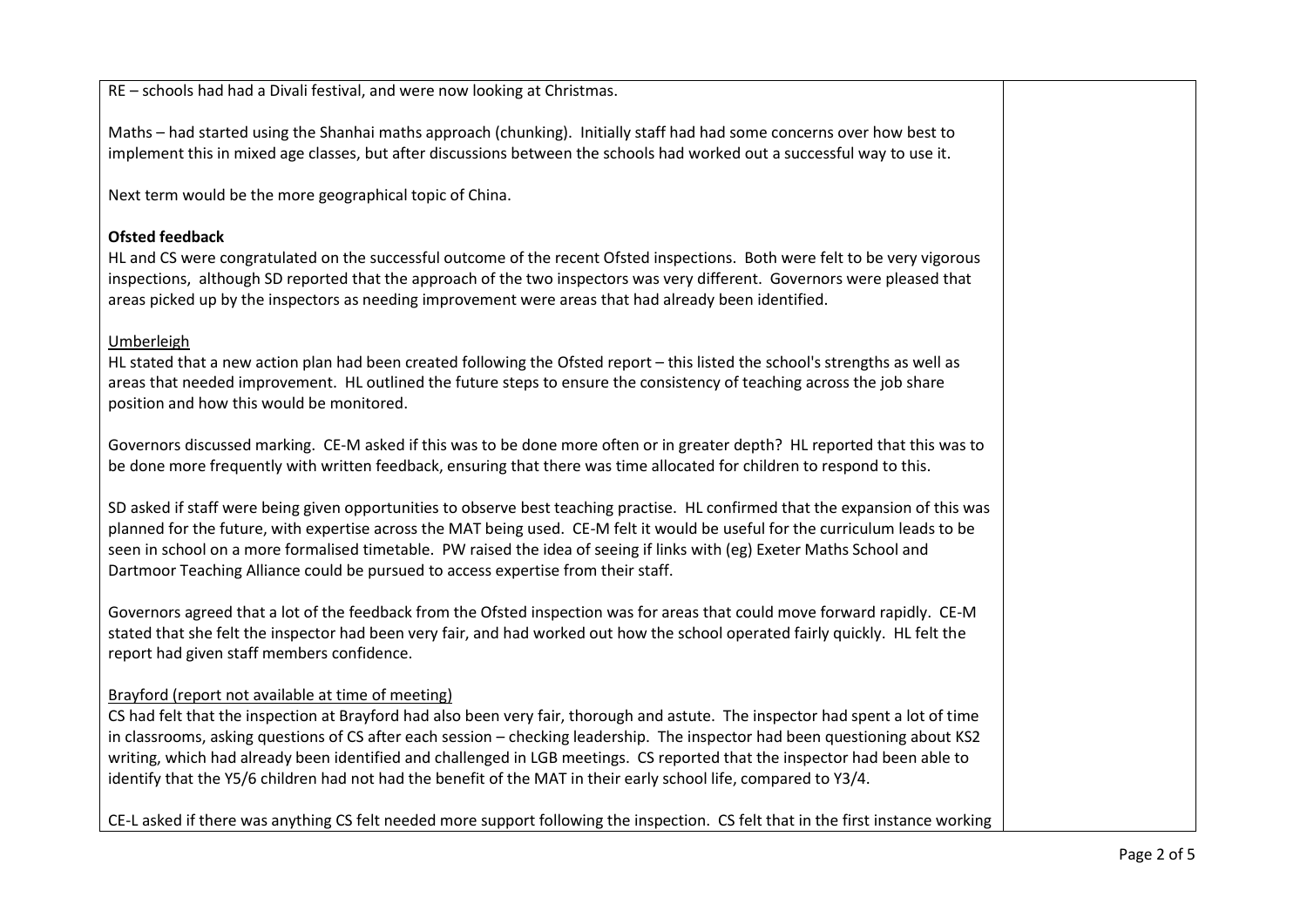more closely with the other schools in the MAT would continue to be beneficial, which would also be the case for moderation.

SEN – the inspector had been happy with how much knowledge the SEN co-ordinator had of individual children, and the way that the progress of these children was monitored. Safeguarding was another strong area. LH reported that she was pleased to see the children had not been distracted by the inspector being there. It had been recognised that the trustees and LGB were monitoring effectively.

Governors were pleased with the two successful inspections, which had not revealed anything not already being monitored. Improvements could be worked on fairly rapidly. Governors who had been present for the inspections were thanked, and SD and Briony Parsons were thanked for their work on safeguarding.

**School Improvement Plan (MAT issues) inc EYs** – all governors had received. SD gave explanation of different areas.

**School Specific SIPs** – covered in post Ofsted discussions.

## **Group Specific learning support**

### Brayford

SEN – all children on SEN register were in KS2. Children benefited from the small classes in the school, and also a TA who did intervention work with them to help their progress. Although there were not any SEN children in the KS1 class, there was a full time TA who could support children when needed.

PP – all PP children were also on the SEN register, so no specific additional learning support in place. Children received financial support towards trips, as well as pastoral support.

## Umberleigh

Six PP children, two SEN (some overlap). Children received intervention top up sessions, and some KS2 children were also doing the Read, Write, Inc programme as this was suited to their current needs. Two children were classed as 'children in need' and were receiving additional emotional and pastoral support.

Children in both schools would sometimes receive support from Speech and Language team, play therapist etc.

Next few meetings – to monitor progress of PP and SEN children, including use of target tracker and book scrutiny.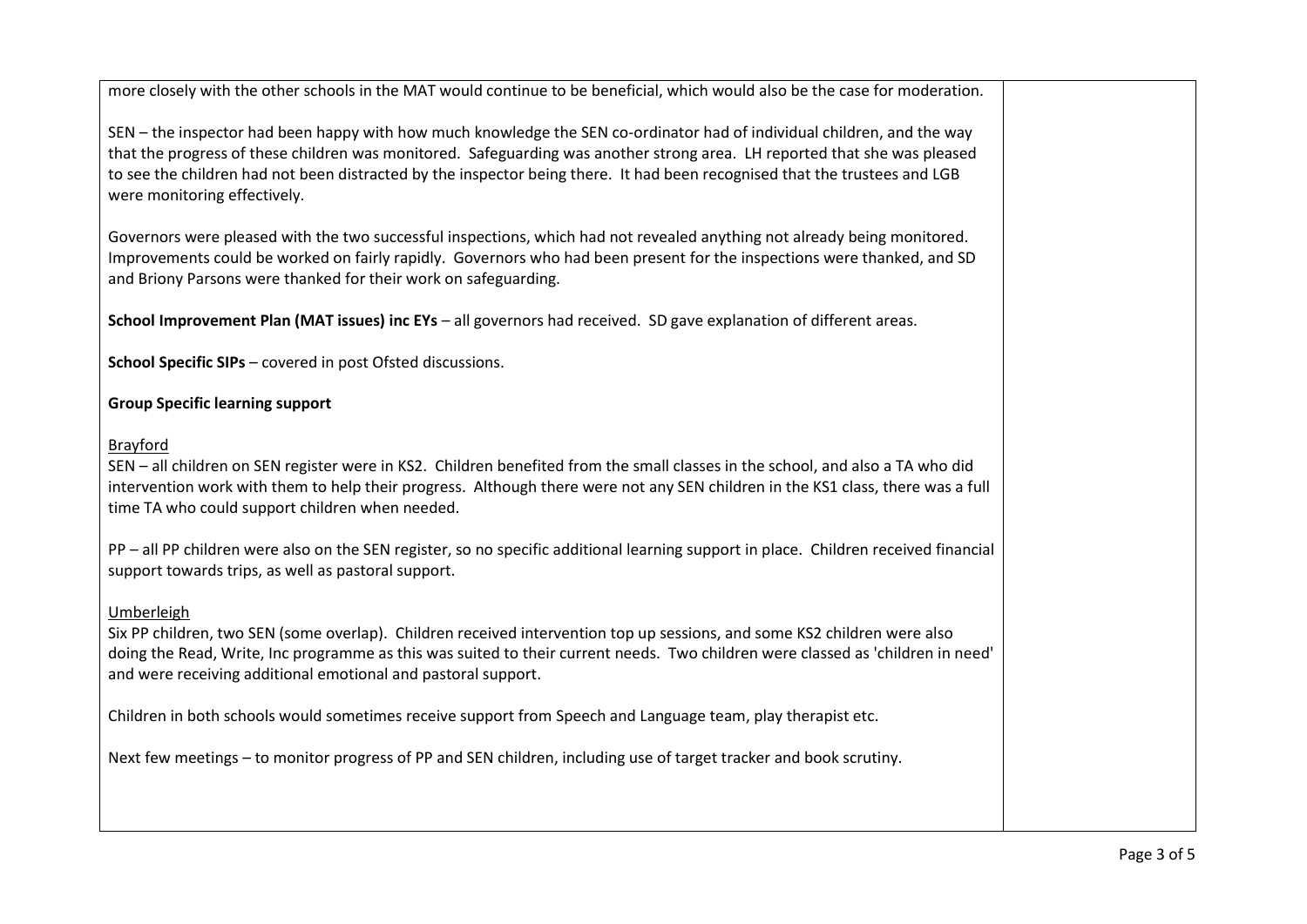| <b>Targets</b><br>Brayford currently six children in Y6, four at Umberleigh (but one would not be sitting SATs tests).                                                                                                                                                                                                                                                                                                                                                                                               |                                                            |
|----------------------------------------------------------------------------------------------------------------------------------------------------------------------------------------------------------------------------------------------------------------------------------------------------------------------------------------------------------------------------------------------------------------------------------------------------------------------------------------------------------------------|------------------------------------------------------------|
| Brayford - expecting four children to achieve expected standards in maths, with two exceeding by end of KS2. Expected four to<br>achieve the expected standard in writing - other two had difficulties with SPAG, which was being targeted. Reading - five<br>expected to reach the expected standard, with at least two exceeding. CS reported that one child was dealing with confidence<br>issues - staff were working hard to improve this with additional support.                                              |                                                            |
| Umberleigh - of the three that would be taking the tests, all should achieve the expected standards, with one exceeding in<br>maths, and two exceeding in reading.                                                                                                                                                                                                                                                                                                                                                   |                                                            |
| Other year groups to be discussed in the next meeting.                                                                                                                                                                                                                                                                                                                                                                                                                                                               |                                                            |
| <b>Brumblebees</b><br>Uniform – some parents had asked if there could be a uniform sweatshirt. Governors agreed that if this was available it would<br>be optional rather than required wear. Wendy Short had looked into the cost of this - embroidered sweatshirt would be £8,<br>with no minimum order quantity. Governors agreed it would be useful to have a few spares kept at school for children to<br>borrow for trips. Agreed to proceed with this - heads of school to put in newsletter after Christmas. | SD, CS, HL to action<br>sweatshirts/item in<br>newsletters |
| Facebook pages: Umberleigh - now in charge of Sharon (office). Brayford - governors were pleased with a very positive review<br>recently left on the page. Page was updated with news frequently.                                                                                                                                                                                                                                                                                                                    |                                                            |
| Numbers - Umberleigh currently had nine, would be eleven after Christmas. No children were taking the full 30 hours at<br>Umberleigh, but did have some doing over 15 hours. Brayford currently had 8 Brumblebees, with 7 after Christmas - all will be<br>YR in September.                                                                                                                                                                                                                                          |                                                            |
| Marketing at Brayford discussed - production of banner should move forward fairly quickly now - issue of mislaid e-mail<br>resolved. After Christmas a feature was going to be included in the local newspaper/parish magazine, would be some open<br>days and tours. Leaflets would be handed out at some local Christmas events.                                                                                                                                                                                   |                                                            |
| Safeguarding<br>SD reported that she had completed the termly data collection at Umberleigh, and would be doing Brayford's next week. Had<br>set date to do safeguarding audit.                                                                                                                                                                                                                                                                                                                                      |                                                            |
|                                                                                                                                                                                                                                                                                                                                                                                                                                                                                                                      |                                                            |